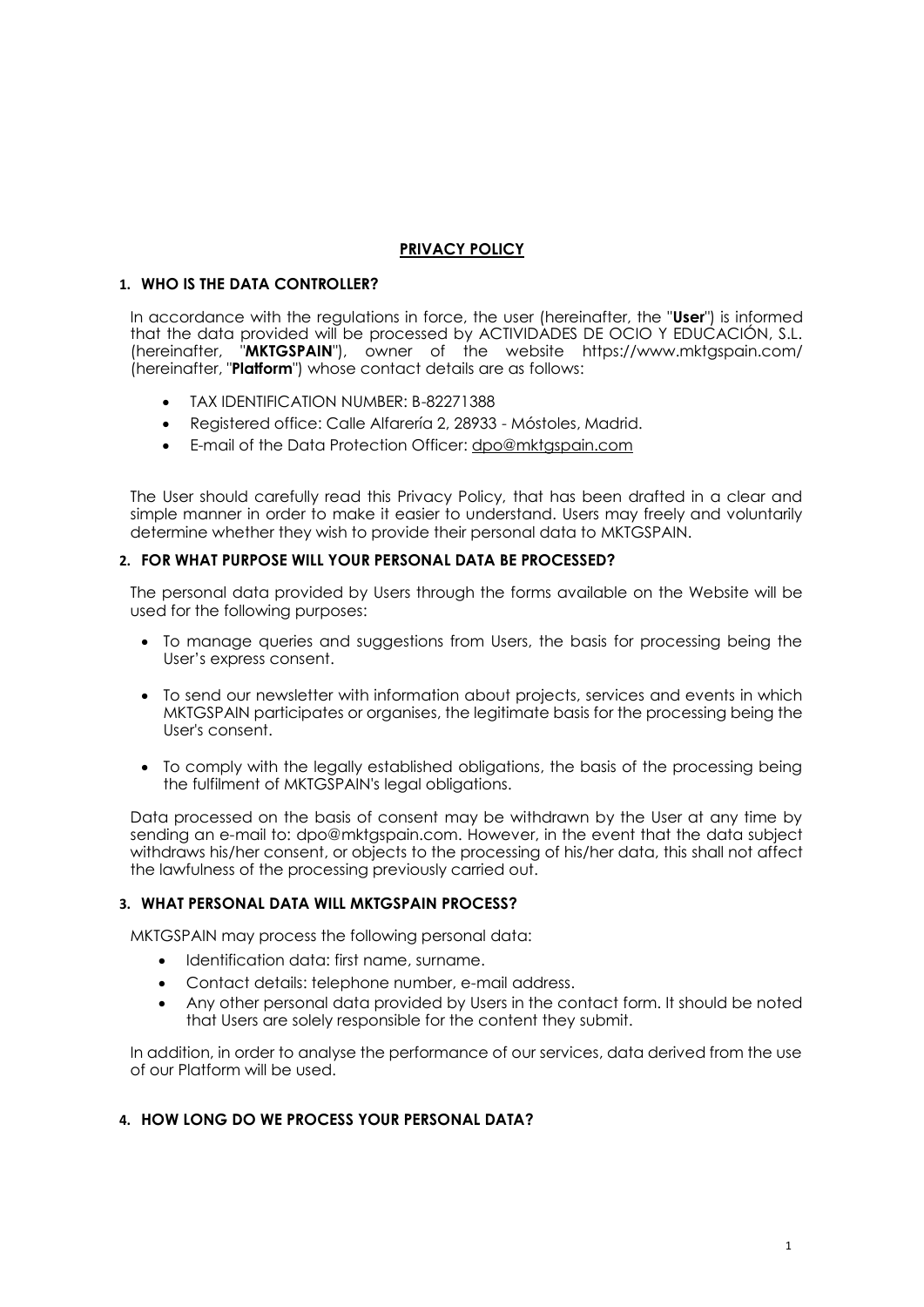MKTGSPAIN will keep Users' personal data only for the time necessary to achieve the purposes for which it was collected, as long as the consent granted is not revoked.

Once processing has been completed, your personal data will remain blocked and available only to the competent authorities until any liability arising from the processing expires, after which your personal data will either be securely deleted or anonymised so that we can continue to use it for analytical purposes.

## **5. DATA SECURITY**

MKTGSPAIN will keep the User's data strictly confidential at all times and will maintain the mandatory duty of secrecy with respect to the such data, in accordance with the applicable regulations. MKTGSPAIN has implemented the necessary technical and organisational measures to guarantee the security of your personal data and prevent its modification, loss, processing or unauthorised access, taking into account the state of technology, the nature of the data stored and the risks to which it is exposed.

#### **6. WITH WHICH RECIPIENTS WILL THE USER'S DATA BE SHARED?**

In general, MKTGSPAIN does not provide data to third parties, unless there is a legal obligation to do so, in which case it may be communicated to:

- Public Administrations, in the cases provided for by law, on the basis of compliance with a legal obligation.
- Courts and tribunals, in the cases provided for by law, on the basis of compliance with a legal obligation.

Likewise, the data may be accessed by suppliers of MKTGSPAIN, such access being necessary for the proper fulfilment of legal obligations and/or the purposes indicated above. We use third parties for them to carry out certain tasks relating to our business on our behalf, such as storing our Internet services on servers and managing our relationship with users. MKTGSPAIN will be the Data Controller at all times, without these providers being able to use the personal data for their own purposes.

## **7. USER RESPONSIBILITY**

The User:

- You declare that you are over 14 (fourteen) years of age, that the data you provide to MKTGSPAIN belongs to you and that it is true, accurate, complete and up to date. Therefore, the User is responsible for the ownership and veracity of all the data provided and will keep the information provided suitably updated, in such a way that it reflects his/her actual situation.
- You will be liable for any false or inaccurate information you provide through the Website and for any damages, direct or indirect, that this may cause to MKTGSPAIN or third parties.

## **8. WHAT RIGHTS DO USERS HAVE?**

As the owner of the data, the User may exercise the rights established in the data protection regulations, at any time and free of charge, by writing to the address indicated in the heading of this Privacy Policy, attaching a photocopy of their identity document, or another document that allows the identity of the user to be identified.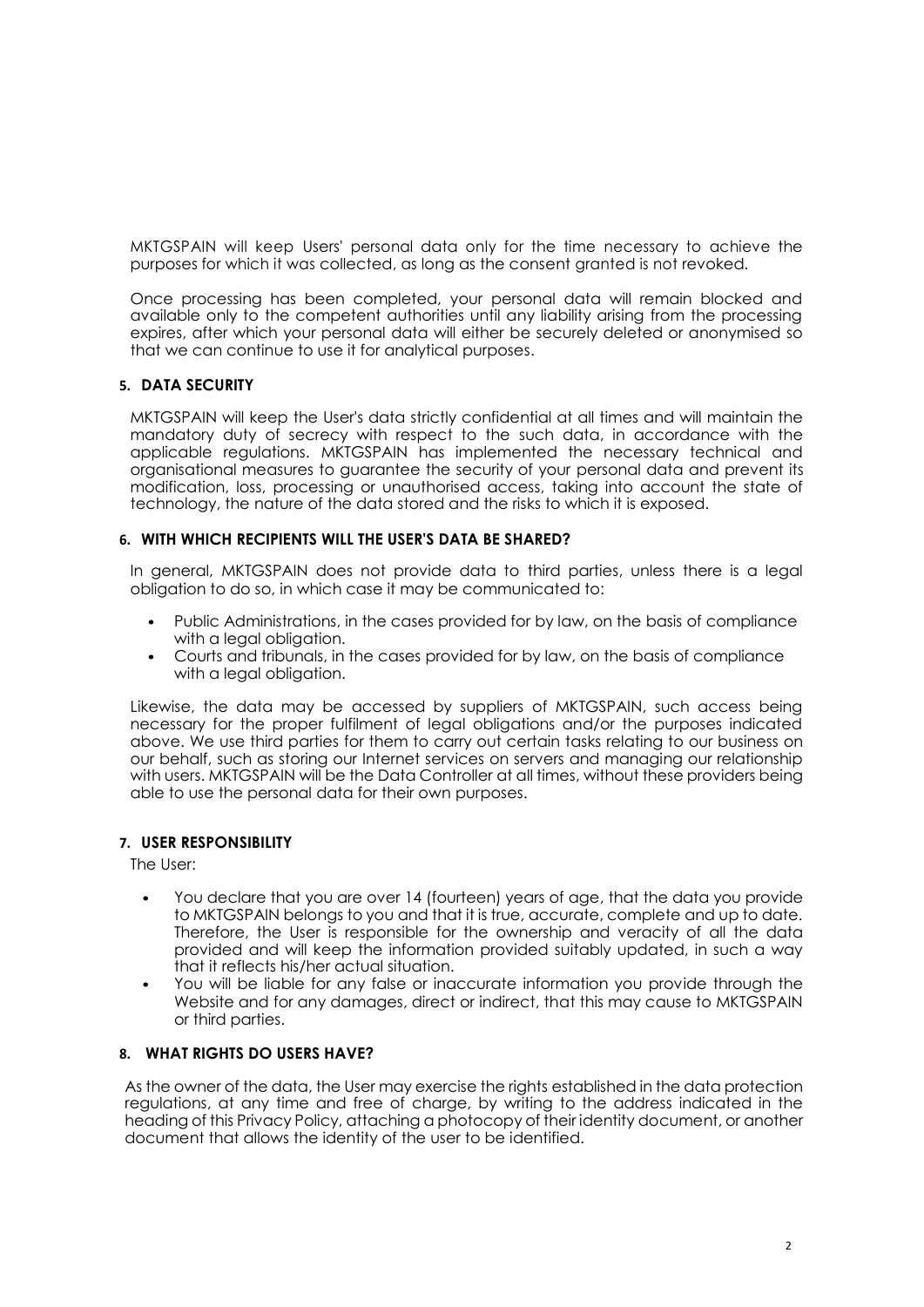## a) Right of Access:

You will have the right to be informed by MKTGSPAIN whether or not it is processing your personal data and, if so, to have access to such data and to receive information on the purposes for which they are processed, the categories of data affected by the processing, the recipients to whom, if any, your personal data were provided and the expected period for which the data will be kept, among other information.

#### b) Right of rectification and deletion:

You have the right to request the deletion of personal data, provided that the legal requirements are met, and the rectification of inaccurate data concerning you when, among other reasons, such data is no longer necessary for the purposes for which it was collected.

#### c) Limitation of processing, revocation of consent and total or partial objection to processing:

In certain circumstances (e.g., where applicants contest the accuracy of their data, while the accuracy of the data is being verified), they may request that the processing of their personal data be restricted and processed only for the purpose of pursuing or defending claims.

You also have the right to revoke the consent given and to object to the processing at any time, on grounds relating to your particular situation, where the processing is based on our legitimate interest or on the legitimate interest of a third party (including processing for the purposes of direct marketing and profiling). In this case, MKTGSPAIN will cease processing, unless legitimate grounds are demonstrated.

# d) Portability of your data:

You will have the right to receive the personal data that you have provided to MKTGSPAIN in a structured, common and machine-readable format, and to be able to transfer it to another data controller without being prevented from doing so by the data controller to whom you have provided it, in the cases legally provided for this purpose.

#### e) Automated individual decisions:

Furthermore, in addition to the aforementioned rights, in case of automated decisions, including profiling, you have the right to obtain human attention by MKTGSPAIN and to express your point of view and challenge the decision.

## f) Others:

Similarly, where personal data is transferred to a third country or to an international organisation, you have the right to be informed about how you can access or obtain a copy of the appropriate safeguards relating to the transfer.

Likewise, you may file a complaint regarding the protection of your personal data with the Spanish Data Protection Agency at the address Calle Jorge Juan, 6, 28001, Madrid, in case you consider that MKTGSPAIN has infringed the rights recognised by the applicable data